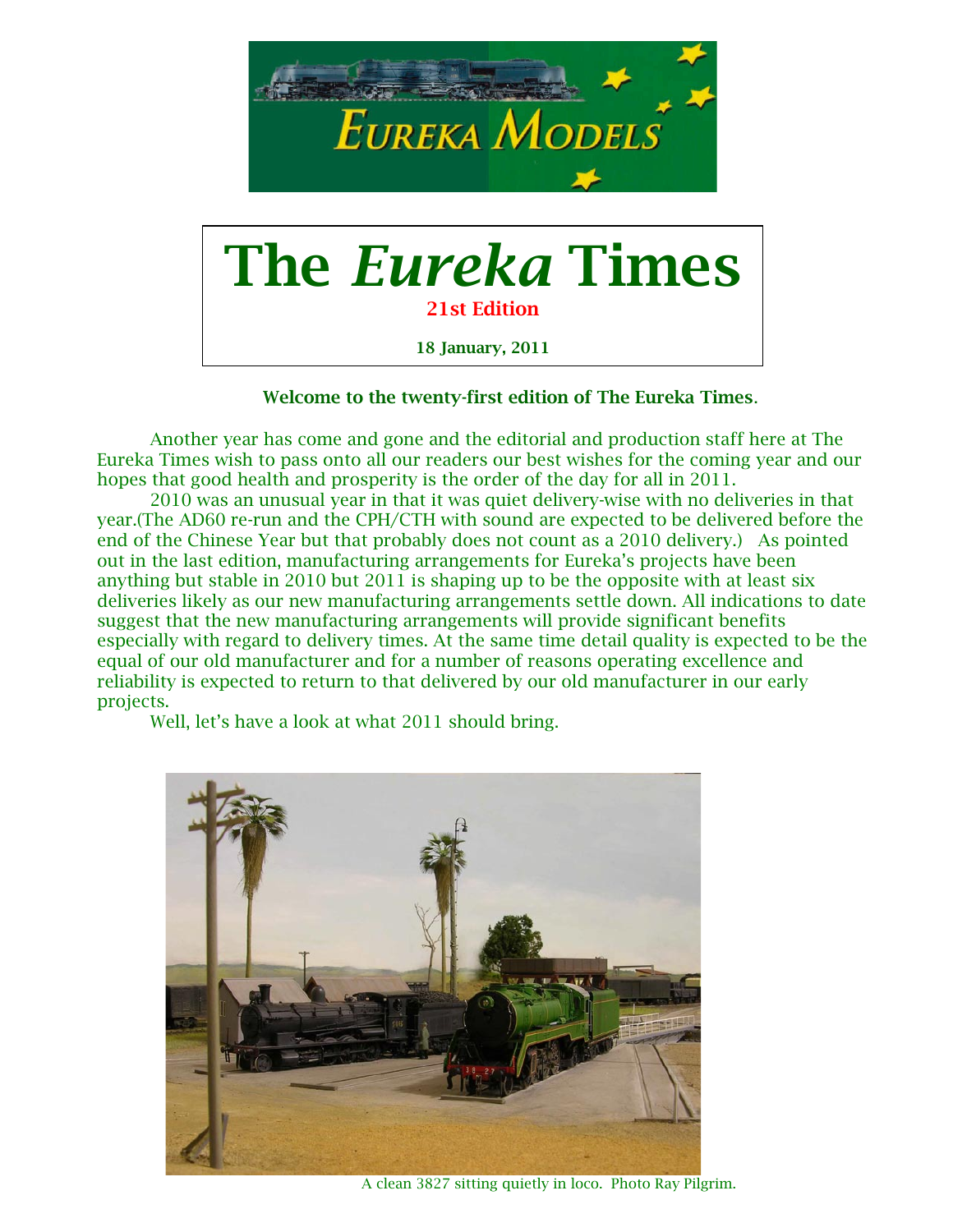# AD60 and 38 class re-runs, 40 Class and CPH/CTHs with sound. Latest from the Old Factory.

Back in the middle of last year, our old factory committed itself to completing four "in progress" projects (AD60 re-run, 38 class re-run, 40 class and CPH/CTH with sound) but to not commencing any new projects. The four "in progress" projects were to be completed before Chinese New Year but since then it has become apparent that the old factory has decided not to complete the 40 class and 38 class projects even though both projects were ready for final production and assembly. Chinese New Year this year falls in early February and assuming dispatch of the AD60 re-run and CPH/CTH with sound occurs before then, then mid-February should see these projects in Sydney ready for distribution.

 This then leaves the question of what to do about the 38 class re-run and the 40 class.

# 40 Class and 38 re-run off to the New Factory.

Considering the lack of progress in these two projects at the old factory the only way forward for these two projects is to add them to the growing number of projects currently at various stages of production at Eureka's new manufacturer.

To this end arrangements have been made for the 38 class and 40 class tooling to be collected from the old factory and transferred to the new (along with all of the other tooling). Discussions with the new factory concerning a production schedule for the 40 class especially are underway and whilst a definite schedule is not yet available a mid-year delivery date is being considered.

The 38 re-run will likely see a second half of the year delivery date.

More details in the next edition of The Eureka Times and on the Eureka blog.

# The NSW NTAF Oil Tanker:

During WW11 the Department of Defence commissioned the construction of 25 three dome, 10,000 gal. oil tanks to support the war effort. The tanks were placed on modified E wagon under-frames supplied by the NSWGR. In 1947 all tank cars were sold to the private oil companies and around 1957 the NSWGR required that the old under-frames be replaced. As a consequence the tanks were placed on new fully welded under-frames using 6 inch channel side sills. The replacement under-frames were built by various contractors and as a result there are differences between the various batches.

Eureka's model will come in six company liveries as well as in standard black. The model will be available in 3-packs consisting of two different company cars plus one standard black.

Two versions are planned. The post 1957 version with a NTAF coding and a pre-1957 version featuring oil Company numbering.

Enclosed is an order form with details of each pack.

# On the Subject of Tooling.

For those who are interested, tooling represents the major cost of a project and whilst the aim is to recover fully the cost of tooling in the first run of a project (there may not be a second run) the hope is that the tooling will be needed for future re-runs and so the question of storage between runs becomes an issue.

Tooling is paid for and owned by the organization commissioning a project but the tooling for a project is by its nature a rather heavy affair. It is not the sort of thing that lends itself to carting around and so the normal arrangement is for the manufacturer to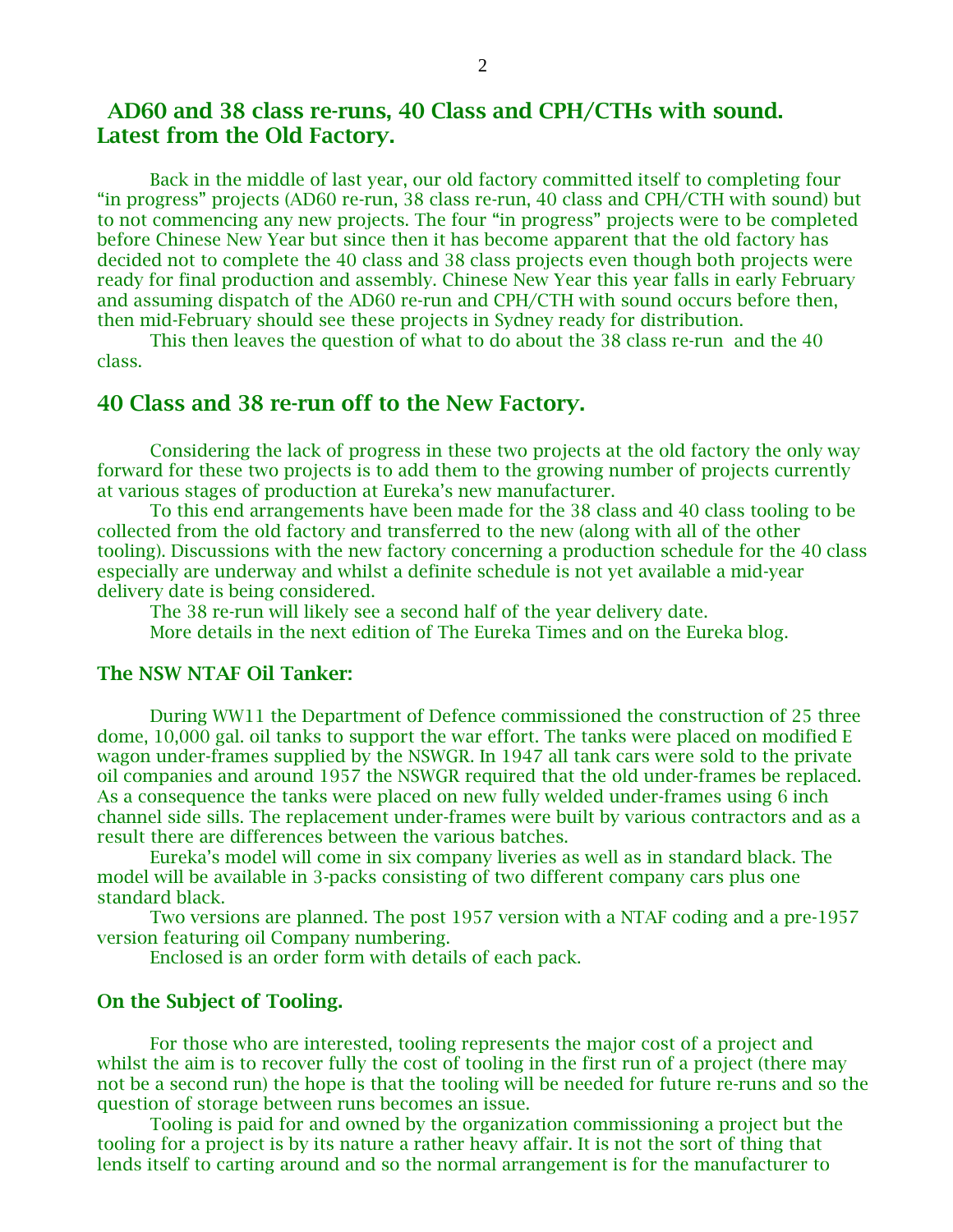provide facilities for the holding and storage of such tooling. In the case of Eurekas' previous manufacturer the tool stores are a major undertaking. Protection from damage or loss are obviously important considerations both to the manufacturer and the owner.

The movement of the tooling for Eureka's seven completed projects to Eurekas' new manufacturer is not a task to be taken lightly involving as it does several truck-loads, fork lifts and a lot of heavy lifting. Hope they don't drop any.

## Current Projects – Some Observations:

#### A New Production Schedule:

With the transfer of all Eureka projects apart from the AD60 re-run and CPH/CTH with sound to new manufacturing facilities a major re-working of planned delivery dates has had to be under-taken. The table on page 4 below is a summary of arrangements arrived at after discussions with the new manufacturer. The schedule does involve delays to some projects but results to date are already suggesting that the dates in the schedule are likely to be far more reliable indicators than has been the case previously. The move has involved much dislocation and considerable heart-ache but with the first test shots for a project due in two weeks progress to date is promising.

There are a couple of projects under consideration that may need to be slotted into the schedule so even with the likely increased reliability of delivery dates they should still be regarded as a work in progress and subject to movement but nothing like has been the case in the past.

## VR/SAR Bogie Open/Flat/Oil Tank wagons.

Test shots are due by the  $2<sup>nd</sup>$  week in February with a June delivery date as the target. Due to demand a 3-pack of SAR O Bogie Open Wagons is being offered and consideration is being given to producing an OB Wagon at a later date.

# The R Class and the K.

All tooling on the R class is nearing completion. The factory says that an engineering sample should be available in March which will be a significant step forward. It will be very nice to have something to touch and to photograph on a project which has been underway almost since Eureka Models was established.

As has been advised in the past it has been the intention that once test shots for the R class were received tooling on the K class would commence. This will be the case and tooling is in the schedule to start in  $2<sup>nd</sup>$  quarter, 2011.

Order forms and the much heralded special offer to those who have an R class on order will be included in the next edition of The Eureka Times which is scheduled for late March.

## The BMT Milk Trainpak Project.

The Milk Tank project is being planned to include two vehicles. The first will be a BMT (Bogie Milk Tank) and the second a four wheel louvre van modified to carry milk. This four-wheeler will feature a louvred body on a 20ft underframe. This vehicle will be part of a larger project utilising the 20ft underframe and may lead to